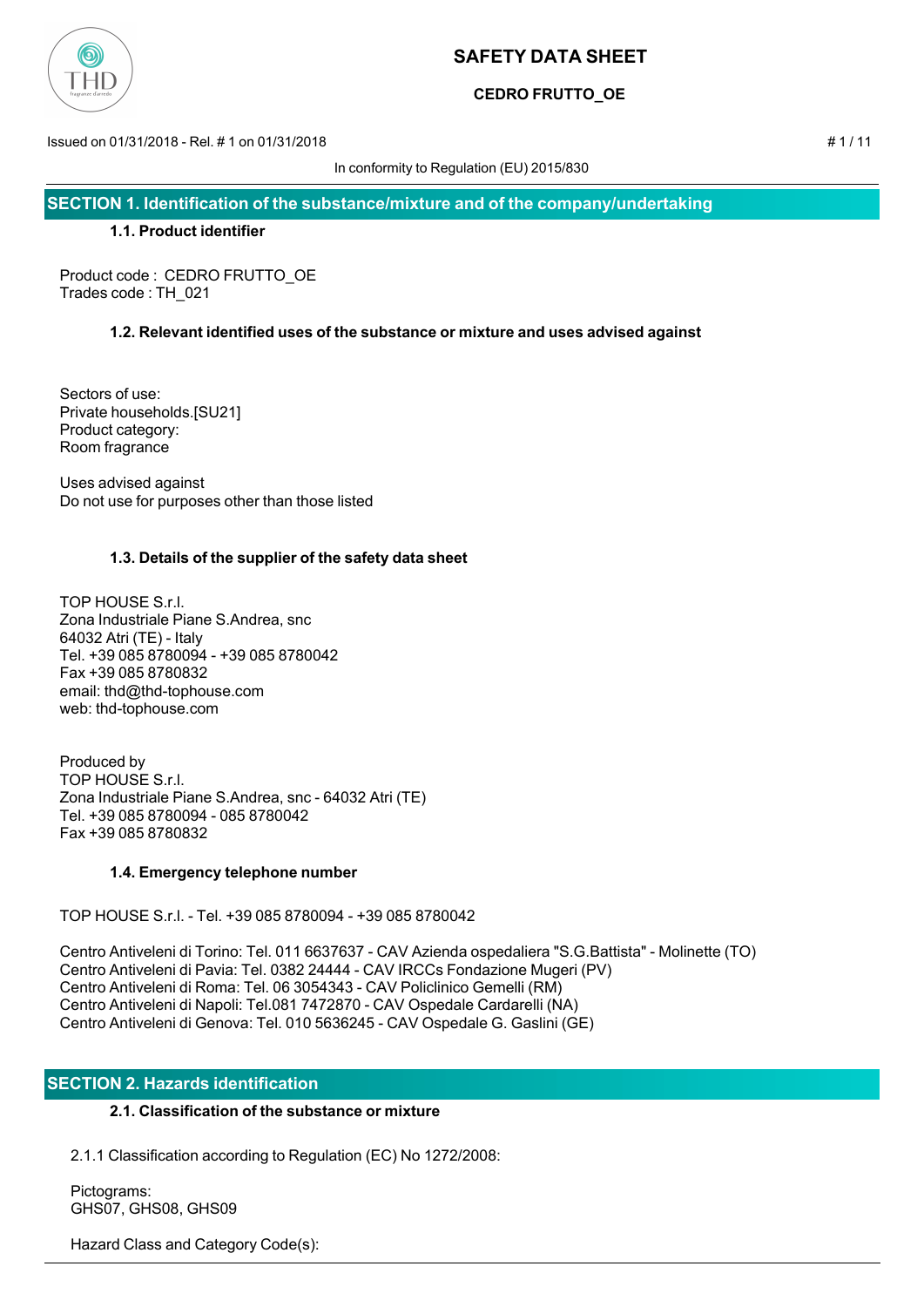

# **CEDRO FRUTTO\_OE**

Issued on 01/31/2018 - Rel. # 1 on 01/31/2018 # 2 / 11

In conformity to Regulation (EU) 2015/830

Asp. Tox. 1, Skin Irrit. 2, Skin Sens. 1, Eye Irrit. 2, Aquatic Chronic 1

Hazard statement Code(s):

H304 - May be fatal if swallowed and enters airways.

H315 - Causes skin irritation.

H317 - May cause an allergic skin reaction.

H319 - Causes serious eye irritation.

H410 - Very toxic to aquatic life with long lasting effects. (Acute toxicity M-factor = 1)

The product can be fatal if swallowed and enters airways

 If brought into contact with eyes, the product causes significant irritations which may last for more than 24 hours, if brought into contact with skin, it causes significant inflammation with erythema, scabs, or edema

The product, if brought into contact with skin can cause skin sensitization.

The product is dangerous to the environment as it is very toxic to aquatic life with long lasting effects

## **2.2. Label elements**

Labelling according to Regulation (EC) No 1272/2008:

Pictogram, Signal Word Code(s): GHS07, GHS08, GHS09 - Danger

Hazard statement Code(s):

H304 - May be fatal if swallowed and enters airways.

H315 - Causes skin irritation.

H317 - May cause an allergic skin reaction.

H319 - Causes serious eye irritation.

H410 - Very toxic to aquatic life with long lasting effects. (Acute toxicity M-factor = 1)

Supplemental Hazard statement Code(s): not applicable

Precautionary statements:

**General** 

P101 - If medical advice is needed, have product container or label at hand.

P102 - Keep out of reach of children.

Prevention

P261 - Avoid breathing dust/fume/gas/mist/vapours/spray.

P273 - Avoid release to the environment.

P280 - Wear protective gloves/protective clothing/eye protection/face protection.

Response

P301+P310 - IF SWALLOWED: Immediately call a POISON CENTER/doctor.

 P305+P351+P338 - IF IN EYES: Rinse cautiously with water for several minutes. Remove contact lenses, if present and easy to do. Continue rinsing.

P331 - Do NOT induce vomiting.

P333+P313 - If skin irritation or rash occurs: Get medical advice/attention.

P337+P313 - If eye irritation persists: Get medical advice/attention.

P363 - Wash contaminated clothing before reuse.

P391 - Collect spillage.

**Storage** 

P405 - Store locked up.

Disposal P501 - Dispose of contents/container accordin to local law.

Contains:

Citrus Medica Vulgaris fruit extract



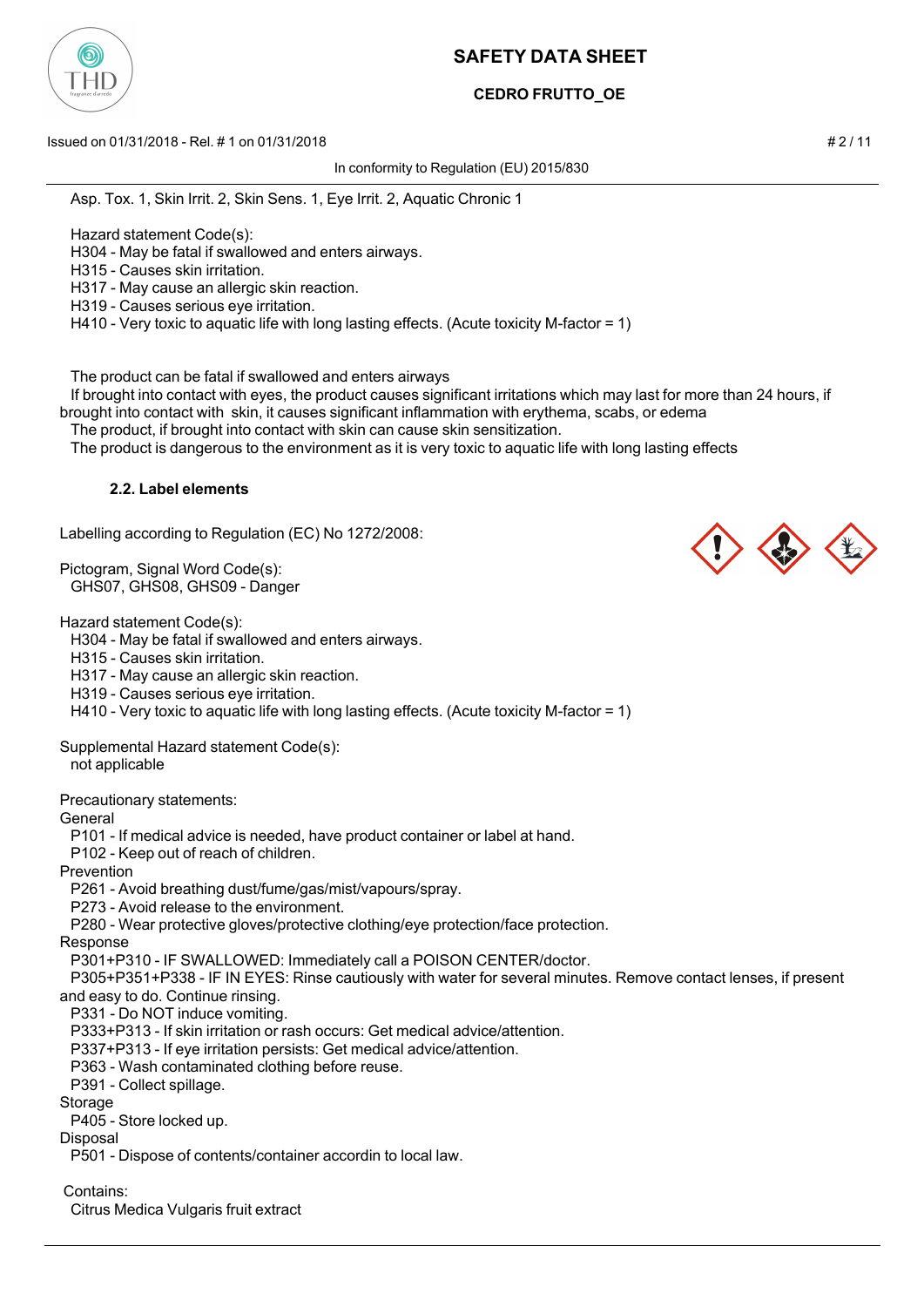

## **CEDRO FRUTTO\_OE**

Issued on 01/31/2018 - Rel. # 1 on 01/31/2018 # 3 / 11

In conformity to Regulation (EU) 2015/830

### **2.3. Other hazards**

The substance / mixture NOT contains substances PBT/vPvB according to Regulation (EC) No 1907/2006, Annex XIII

No information on other hazards Packaging to be fitted with child-resistant fastenings Packaging to be fitted with a tactile warning

## **SECTION 3. Composition/information on ingredients**

#### **3.1 Substances**

Irrilevant

### **3.2 Mixtures**

Refer to paragraph 16 for full text of hazard statements

| <b>Substance</b>                         | <b>Concentration</b> | <b>Classification</b>                                                                                                                            | Index | <b>CAS</b> | <b>EINECS</b> | <b>REACh</b> |
|------------------------------------------|----------------------|--------------------------------------------------------------------------------------------------------------------------------------------------|-------|------------|---------------|--------------|
| Citrus Medica Vulgaris fruit<br>lextract | $> 75 \le 100\%$     | Flam. Lig. 3, H226;<br>Asp. Tox. 1, H304;<br>Skin Irrit. 2, H315;<br>Skin Sens. 1, H317;<br>Eye Irrit. 2, $H319$ ;<br>Aquatic Chronic 1,<br>H410 |       | 92346-90-2 | 296-175-8     |              |

## **Fractionated global values**

| H226 | $= 90,00$ | H304 | $= 90,00$ | H315 | $= 90,00$ | H317 | $= 90,00$ |
|------|-----------|------|-----------|------|-----------|------|-----------|
| H319 | $= 90,00$ | H410 | $= 90,00$ |      |           |      |           |

## **SECTION 4. First aid measures**

#### **4.1. Description of first aid measures**

Inhalation:

 Air the area. Move immediately the contaminated patient from the area and keep him at rest in a well ventilated room. CALL A PHYSICIAN.

 Air the area. Move immediately the contaminated patient from the area and keep him at rest in a well ventilated area. If you feel unwell seek medical advice.

Direct contact with skin (of the pure product).:

Take contaminated clothing Immediately off.

 Wash immediately with plenty of running water and possibly with soap, the areas of the body that have, or are only suspected to have, come in contact with the product.

## Direct contact with eyes (of the pure product).:

 Wash immediately and thoroughly with running water, keeping eyelids open for at least 10 minutes, then protect your eyes with a dry sterile gauze. Seek medical advice immediately

Do not use eye drops or ointments of any kind before the examination or advice from an oculist.

Ingestion: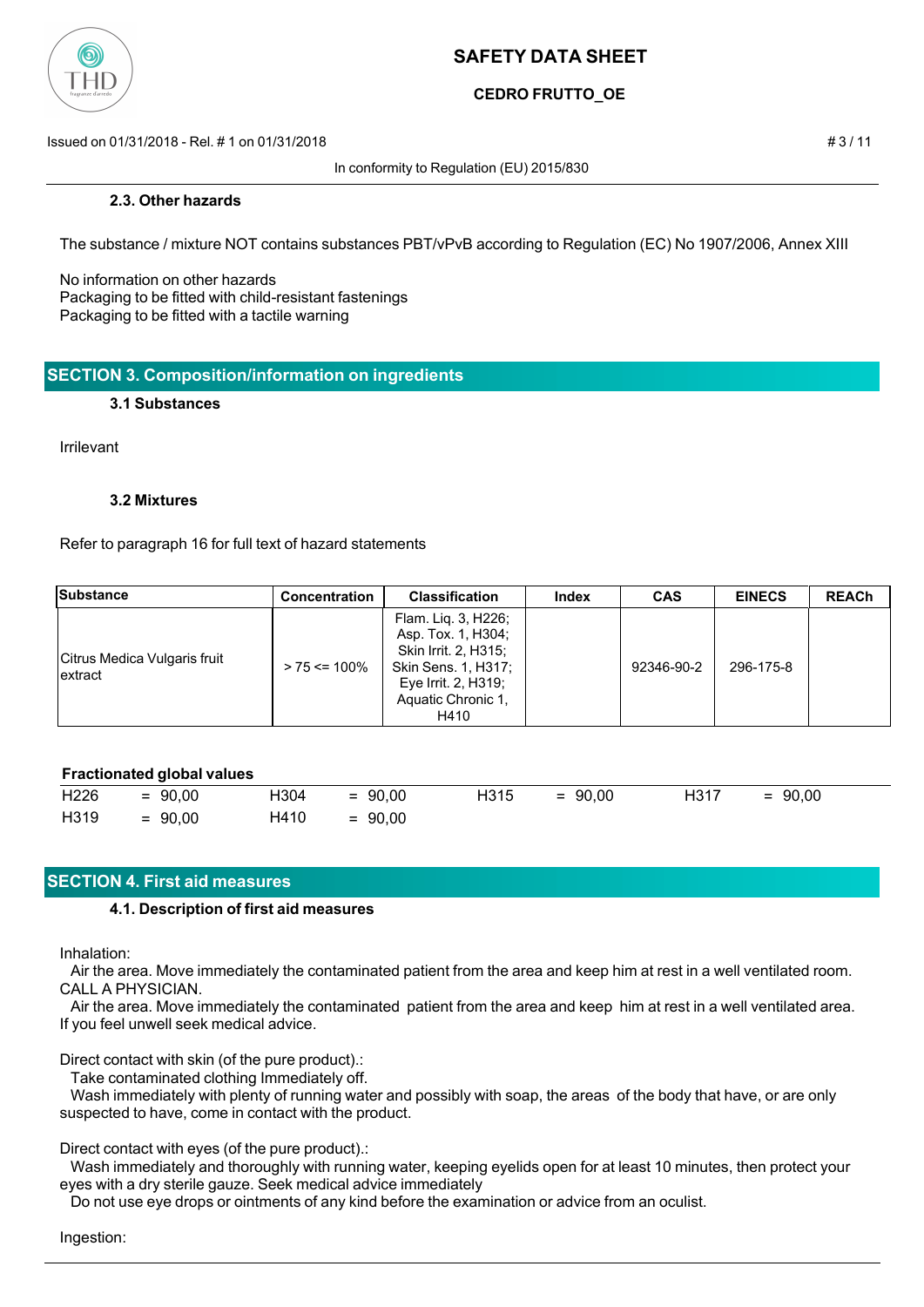

## **CEDRO FRUTTO\_OE**

Issued on 01/31/2018 - Rel. # 1 on 01/31/2018 # 4 / 11

In conformity to Regulation (EU) 2015/830

 The product is harmful and can cause irreversible damages even following a single exposure if swallowed. Absolutely do not induce vomiting or emesis. Seek medical advice immediately.

## **4.2. Most important symptoms and effects, both acute and delayed**

No data available.

## **4.3. Indication of any immediate medical attention and special treatment needed**

IF SWALLOWED: Immediately call a POISON CENTER/doctor. If skin irritation occurs: Get medical advice/attention. If eye irritation persists: Get medical advice/attention. If medical advice is needed, have product container or label at hand.

## **SECTION 5. Firefighting measures**

## **5.1. Extinguishing media**

Advised extinguishing agents:

Water spray, CO2, foam, dry chemical, depending on the materials involved in the fire.

Extinguishing means to avoid:

Water jets. Use water jets only to cool the surfaces of the containers exposed to fire.

## **5.2. Special hazards arising from the substance or mixture**

No data available.

## **5.3. Advice for firefighters**

Use protection for the breathing apparatus

Safety helmet and full protective suit.

The spray water can be used to protect the people involved in the extinction

 You may also use selfrespirator, especially when working in confined and poorly ventilated area and if you use halogenated extinguishers (Halon 1211 fluobrene, Solkan 123, NAF, etc...)

Keep containers cool with water spray

## **SECTION 6. Accidental release measures**

## **6.1. Personal precautions, protective equipment and emergency procedures**

6.1.1 For non-emergency personnel: Leave the area surrounding the spill or release. Do not smoke Wear mask, gloves and protective clothing.

6.1.2 For emergency responders: Wear mask, gloves and protective clothing. Eliminate all unguarded flames and possible sources of ignition. No smoking. Provision of sufficient ventilation. Evacuate the danger area and, in case, consult an expert.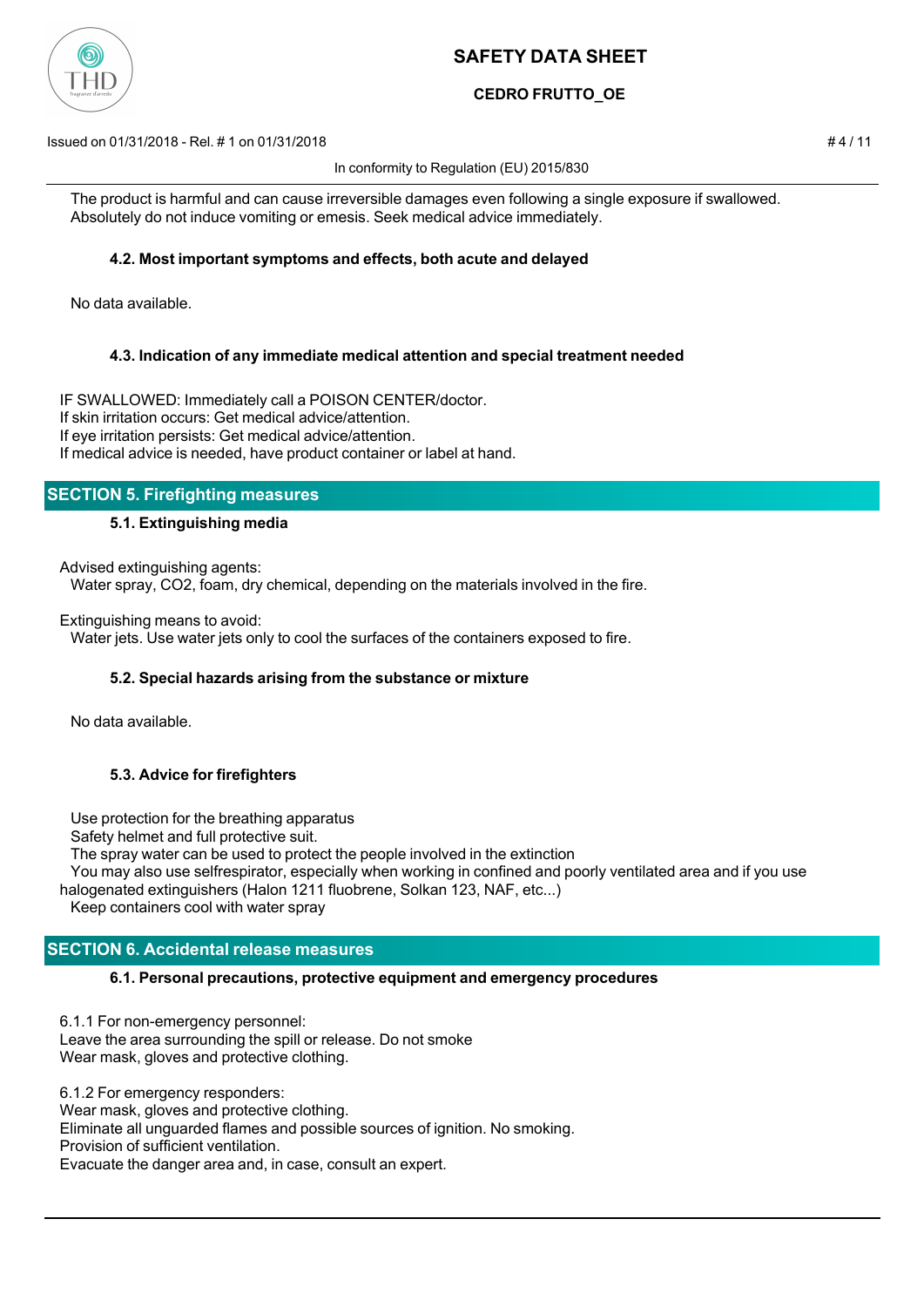

## **CEDRO FRUTTO\_OE**

Issued on 01/31/2018 - Rel. # 1 on 01/31/2018 # 5 / 11

In conformity to Regulation (EU) 2015/830

### **6.2. Environmental precautions**

Contain spill with earth or sand.

 If the product has entered a watercourse in sewers or has contaminated soil or vegetation, notify it to the authorities. Discharge the remains in compliance with the regulations

## **6.3. Methods and material for containment and cleaning up**

6.3.1 For containment:

 Rapidly recover the product, wear a mask and protective clothing Recover the product for reuse, if possible, or for removal. Possibly absorb it with inert material. Prevent it from entering the sewer system.

 6.3.2 For cleaning up: To clean the floor and all objects contaminated by this material use water. After wiping up, wash with water the area and materials involved

 6.3.3 Other information: Nothing in particular.

### **6.4. Reference to other sections**

Refer to paragraphs 8 and 13 for more information

## **SECTION 7. Handling and storage**

#### **7.1. Precautions for safe handling**

 Avoid contact and inhalation of vapors Wear protective gloves/protective clothing/eye protection/face protection. In residential areas do not use on large surfaces. At work do not eat or drink. Contaminated work clothing should not be allowed out of the workplace. See also paragraph 8 below.

### **7.2. Conditions for safe storage, including any incompatibilities**

 Keep in original container closed tightly. Do not store in open or unlabeled containers. Keep containers upright and safe by avoiding the possibility of falls or collisions. Store in a cool place, away from sources of heat and `direct exposure of sunlight.

## **7.3. Specific end use(s)**

Private households.: Handle with care. Store in a ventilated place away from heat sources. Keep container tightly closed.

## **SECTION 8. Exposure controls/personal protection**

## **8.1. Control parameters**

No data available.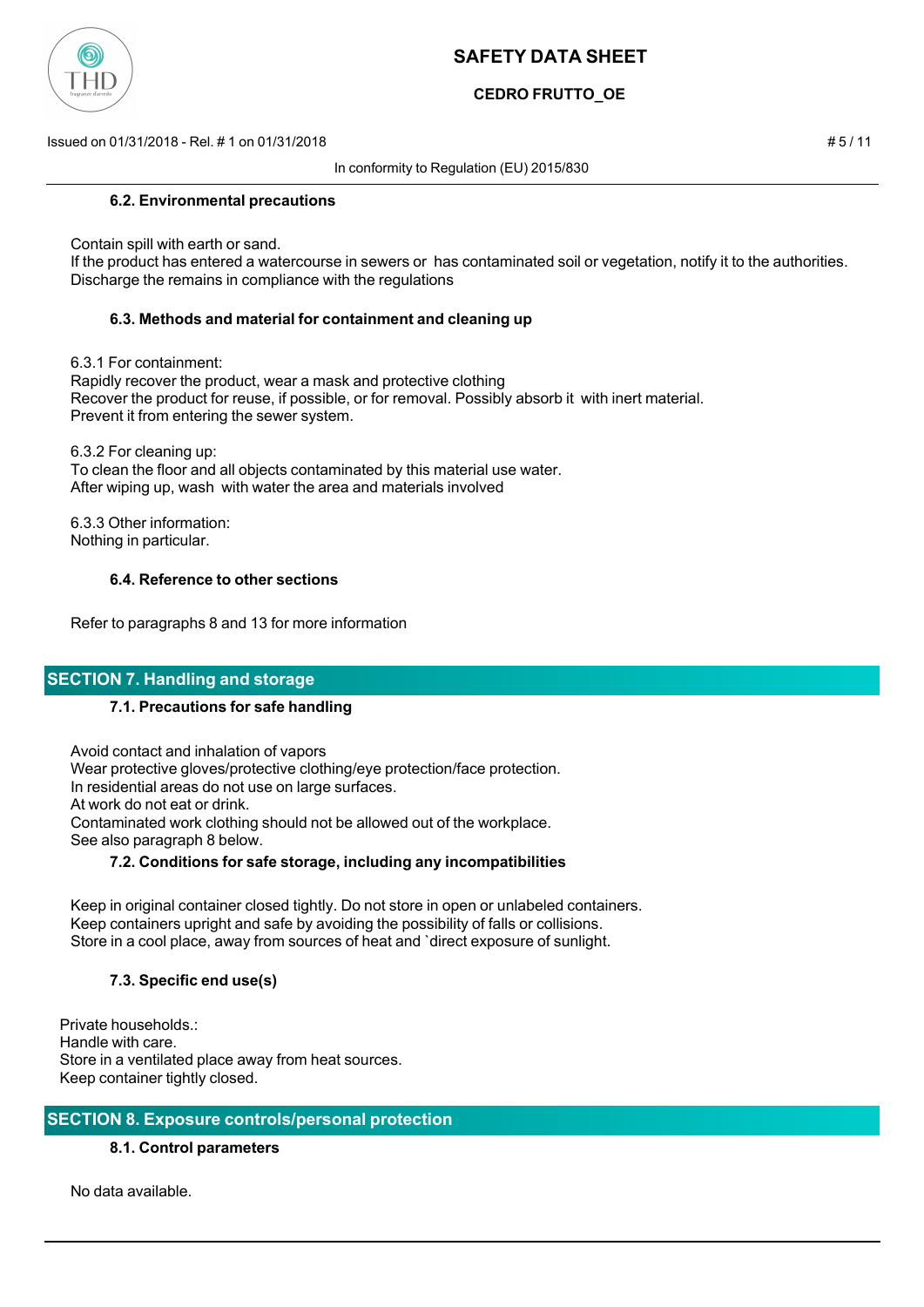

## **CEDRO FRUTTO\_OE**

Issued on 01/31/2018 - Rel. # 1 on 01/31/2018 # 6 / 11

In conformity to Regulation (EU) 2015/830

### **8.2. Exposure controls**



Appropriate engineering controls: Private households.: No specific control required.

Individual protection measures:

 (a) Eye / face protection When handling the pure product use safety glasses (spectacles cage) (EN 166).

(b) Skin protection

 (i) Hand protection Wear chemical resistant gloves EN 374

 (ii) Other When handling the pure product wear full protective skin clothing.

 (c) Respiratory protection Not needed for normal use.

 (d) Thermal hazards No hazard to report

Environmental exposure controls:

Use according to good working practices to avoid pollution into the environment.

## **SECTION 9. Physical and chemical properties**

**9.1. Information on basic physical and chemical properties**

| Physical and chemical properties             | Value                                   | <b>Determination method</b> |
|----------------------------------------------|-----------------------------------------|-----------------------------|
| Appearance                                   | Liquid, clear, fron colorless to yellow |                             |
| Odour                                        | cedar, citrus, fresh,.,.,.,.,.,.,.,.    |                             |
| lOdour threshold                             | not determined                          |                             |
| pH                                           | not determined                          |                             |
| Melting point/freezing point                 | not determined                          |                             |
| Initial boiling point and boiling range      | not determined                          |                             |
| Flash point                                  | not determined                          |                             |
| Evaporation rate                             | not determined                          |                             |
| Flammability (solid, gas)                    | not determined                          |                             |
| Upper/lower flammability or explosive limits | not determined                          |                             |
| Vapour pressure                              | not determined                          |                             |
| Vapour density                               | not determined                          |                             |
| Relative density                             | not determined                          |                             |
| Solubility(ies)                              | not determined                          |                             |
| <b>Water solubility</b>                      | not determined                          |                             |
| Partition coefficient: n-octanol/water       | not determined                          |                             |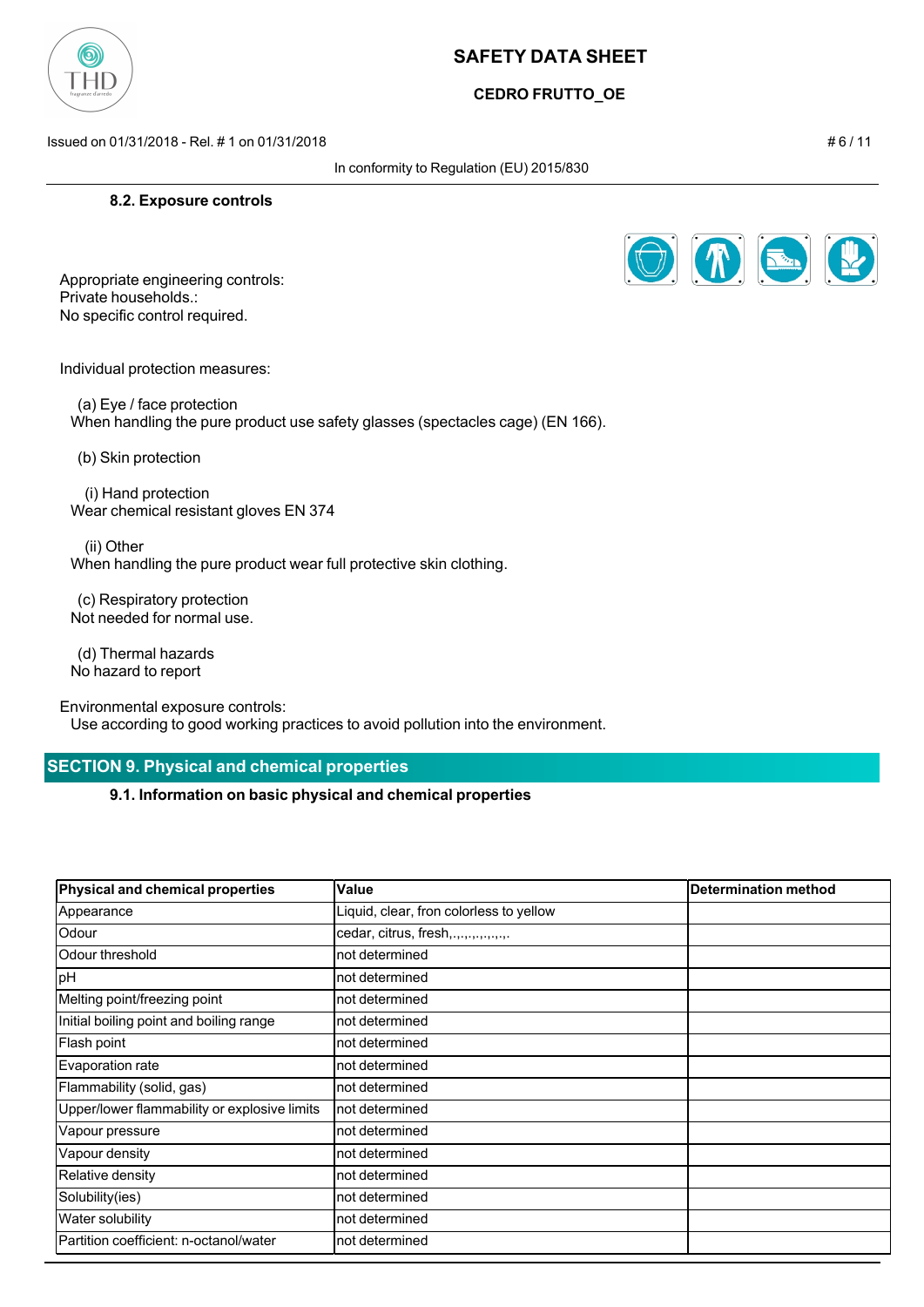

## **CEDRO FRUTTO\_OE**

#### Issued on 01/31/2018 - Rel. # 1 on 01/31/2018 # 7 / 11

#### In conformity to Regulation (EU) 2015/830

| Physical and chemical properties | <b>Value</b>    | Determination method |
|----------------------------------|-----------------|----------------------|
| Auto-ignition temperature        | Inot determined |                      |
| Decomposition temperature        | Inot determined |                      |
| Viscosity                        | Inot determined |                      |
| Explosive properties             | Inot determined |                      |
| Oxidising properties             | Inot determined |                      |

## **9.2. Other information**

No data available.

## **SECTION 10. Stability and reactivity**

#### **10.1. Reactivity**

No reactivity hazards

#### **10.2. Chemical stability**

No hazardous reaction when handled and stored according to provisions.

#### **10.3. Possibility of hazardous reactions**

There are no hazardous reactions

#### **10.4. Conditions to avoid**

Nothing to report

#### **10.5. Incompatible materials**

Nothing in particular.

#### **10.6. Hazardous decomposition products**

Does not decompose when used for intended uses.

## **SECTION 11. Toxicological information**

#### **11.1. Information on toxicological effects**

ATE(mix) oral =  $\infty$ ATE(mix) dermal =  $\infty$ ATE(mix) inhal =  $\infty$ 

(a) acute toxicity: based on available data, the classification criteria are not met

(b) skin corrosion/irritationIf brought into contact with the skin, the product causes significant inflammation with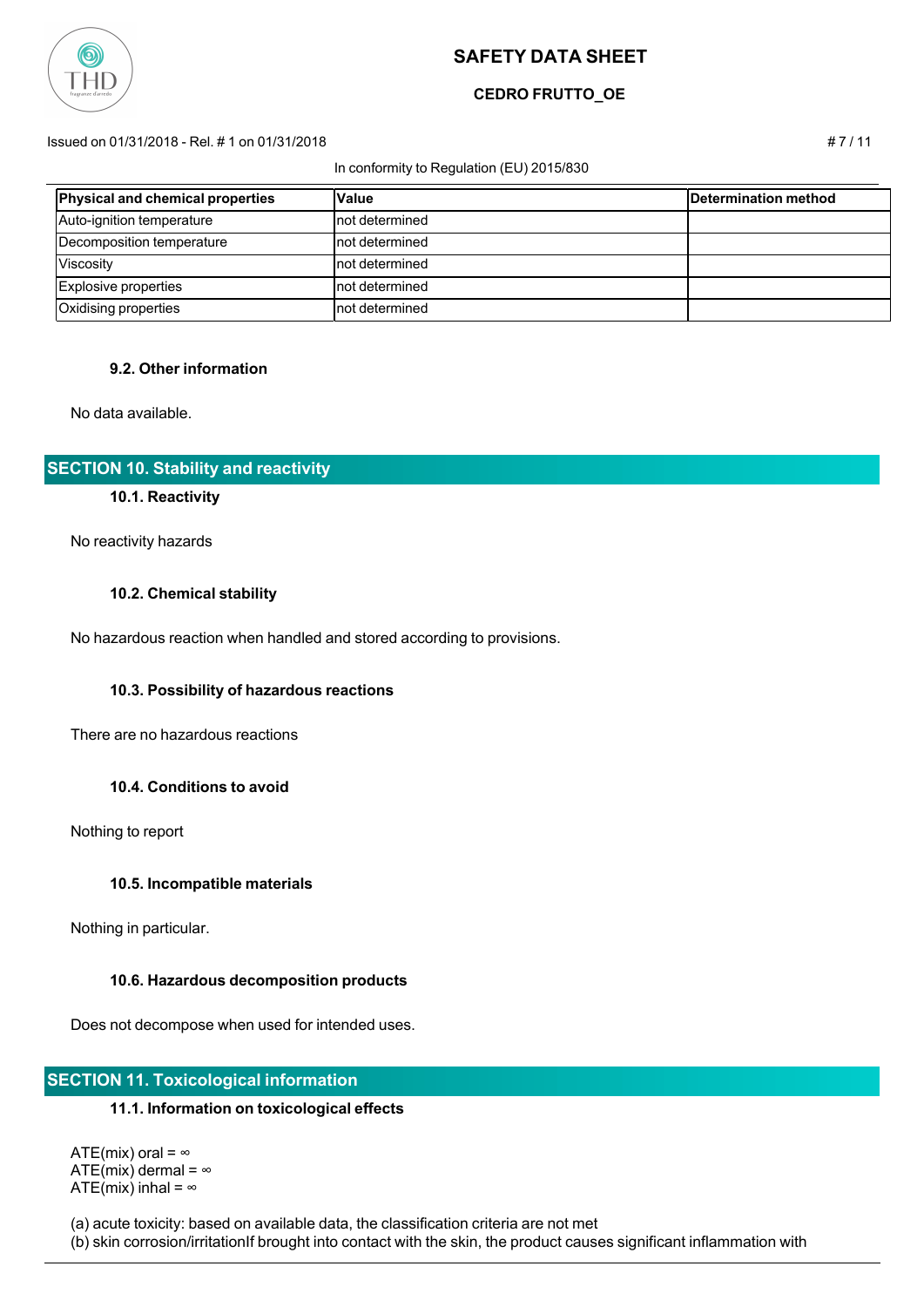

## **CEDRO FRUTTO\_OE**

Issued on 01/31/2018 - Rel. # 1 on 01/31/2018 # 8 / 11

In conformity to Regulation (EU) 2015/830

erythema, scabs, or edema.

 (c) serious eye damage/irritation: If brought into contact with eyes, the product, causes significant irritations which may last for more than 24 hours.

(d) respiratory or skin sensitization: The product, if brought into contact with skin can cause skin sensitization.

(e) germ cell mutagenicity: based on available data, the classification criteria are not met

(f) carcinogenicity: based on available data, the classification criteria are not met

(g) reproductive toxicity: based on available data, the classification criteria are not met

 (h) specific target organ toxicity (STOT) single exposure: based on available data, the classification criteria are not met

 (i) specific target organ toxicity (STOT) repeated exposurebased on available data, the classification criteria are not met

(j) aspiration hazard: The product can be fatal if swallowed and enters airways

## **SECTION 12. Ecological information**

## **12.1. Toxicity**

The product is dangerous for the environment as it is very toxic to aquatic organisms following acute exposure.

Use according to good working practices to avoid pollution into the environment.

## **12.2. Persistence and degradability**

No data available.

## **12.3. Bioaccumulative potential**

No data available.

## **12.4. Mobility in soil**

No data available.

## **12.5. Results of PBT and vPvB assessment**

The substance / mixture NOT contains substances PBT/vPvB according to Regulation (EC) No 1907/2006, Annex XIII

## **12.6. Other adverse effects**

No adverse effects

## **SECTION 13. Disposal considerations**

## **13.1. Waste treatment methods**

 Do not reuse empty containers. Dispose of them in accordance with the regulations in force. Any remaining product should be disposed of according to applicable regulations by addressing to authorized companies. Recover if possible. Send to authorized discharge plants or for incineration under controlled conditions. Operate according to local and National rules in force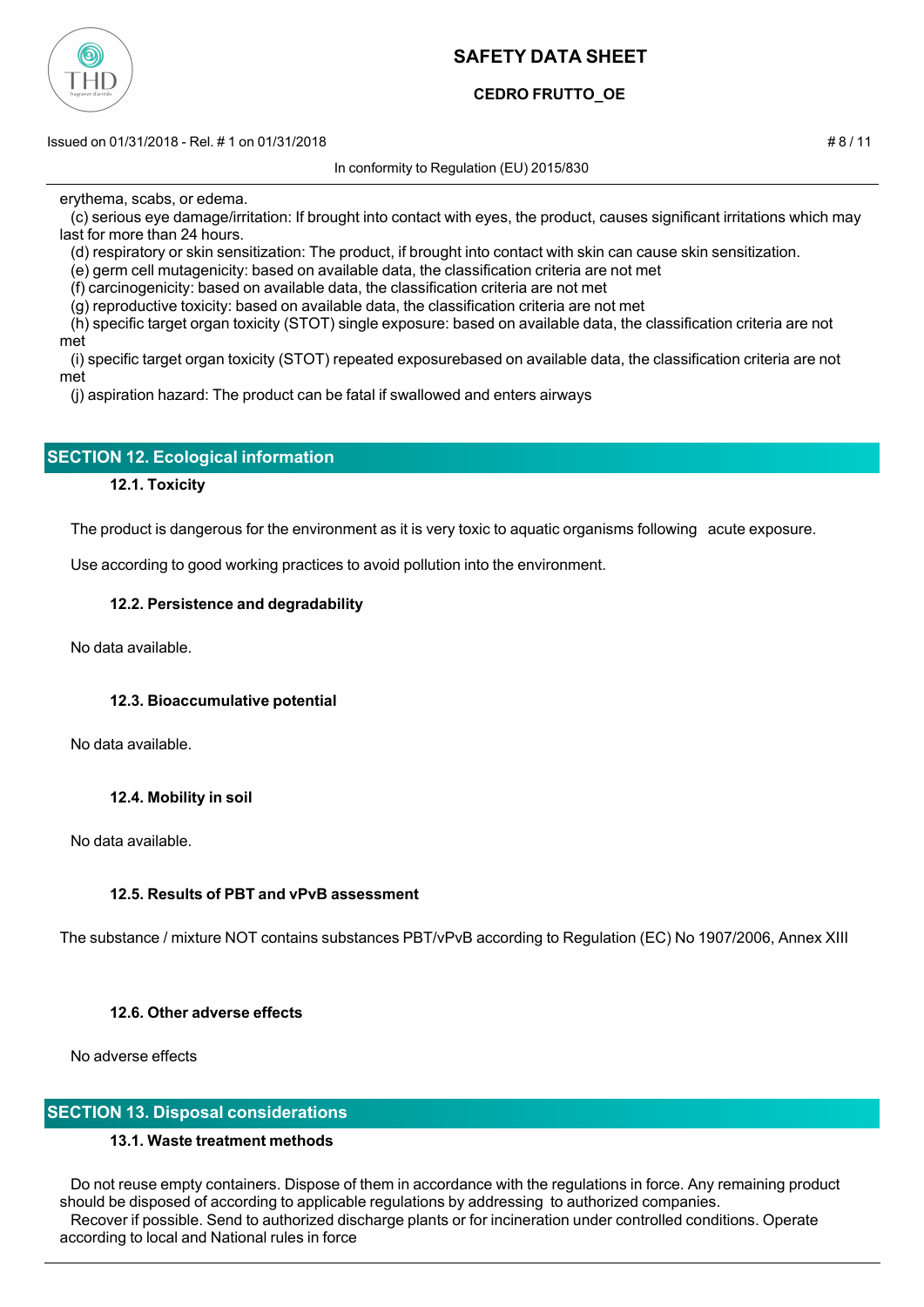

**CEDRO FRUTTO\_OE**

Issued on 01/31/2018 - Rel. # 1 on 01/31/2018 # 9 / 11

In conformity to Regulation (EU) 2015/830

## **SECTION 14. Transport information**

## **14.1. UN number**

ADR/RID/IMDG/ICAO-IATA: 1169

If subject to the following characteristics is ADR exempt: Combination packagings: per inner packaging 5 L per package 30 Kg Inner packagings placed in skrink-wrapped or stretch-wrapped trays: per inner packaging 5 L per package 20 Kg

## **14.2. UN proper shipping name**

ADR/RID/IMDG: ESTRATTI AROMATICI LIQUIDI ADR/RID/IMDG: EXTRACTS, AROMATIC, LIQUID ICAO-IATA: EXTRACTS, AROMATIC, LIQUID

## **14.3. Transport hazard class(es)**

ADR/RID/IMDG/ICAO-IATA: Class : 3 ADR/RID/IMDG/ICAO-IATA: Label : 3+Ambiente ADR: Tunnel restriction code : D/E ADR/RID/IMDG/ICAO-IATA: Limited quantities : 5 L IMDG - EmS : F-E, S-D

## **14.4. Packing group**

ADR/RID/IMDG/ICAO-IATA: III

## **14.5. Environmental hazards**

ADR/RID/ICAO-IATA: Product is environmentally hazardous IMDG: Marine polluting agent : Not

#### **14.6. Special precautions for user**

The transport must be carried out by authorised vehicles carrying dangerous goods in accordance with the requirements of the current edition of the agreement and the provisions A.D.R national regulations. The transport must be carried out in the original packaging and in packages that are made from materials resistant to the content and not likely to generate with this dangerous reactions. Employees to the loading and unloading of dangerous goods have received proper training on the risks presented by prepared and on possible procedures to be taken in the event of emergency situations

## **14.7. Transport in bulk according to Annex II of MARPOL73/78 and the IBC Code**

It is not intended to carry bulk

## **SECTION 15. Regulatory information**

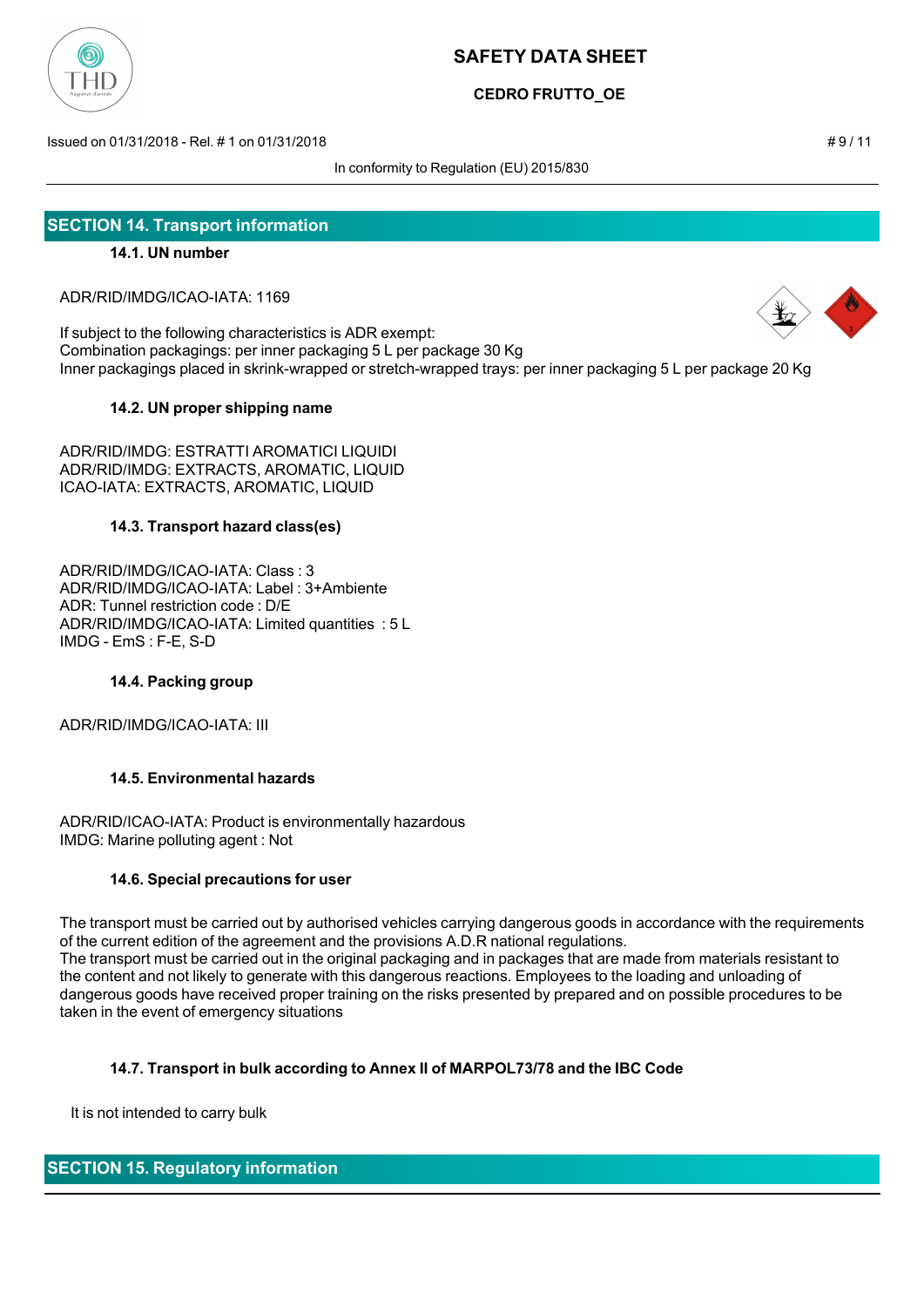

## **CEDRO FRUTTO\_OE**

Issued on 01/31/2018 - Rel. # 1 on 01/31/2018 # 10 / 11

In conformity to Regulation (EU) 2015/830

### **15.1. Safety, health and environmental regulations/legislation specific for the substance or mixture**

Seveso category: E1 - ENVIRONMENTAL HAZARDS

REGULATION (EU) No 1357/2014 - waste: HP4 - Irritant — skin irritation and eye damage HP5 - Specific Target Organ Toxicity (STOT)/Aspiration Toxicity HP13 - Sensitising HP14 - Ecotoxic

### **15.2. Chemical safety assessment**

No chemical safety assessment was carried out by the supplier

## **SECTION 16. Other information**

## **16.1. Other information**

Description of the hazard statements exposed to point 3

H226 = Flammable liquid and vapour.

H304 = May be fatal if swallowed and enters airways.

H315 = Causes skin irritation.

H317 = May cause an allergic skin reaction.

H319 = Causes serious eye irritation.

H410 = Very toxic to aquatic life with long lasting effects.

Classification based on data of all mixture components

#### GENERAL BIBLIOGRAPHY:

- Council Regulation (EC) 1907/2006 of the European Parliament (REACH)
- Regulation (EC) 1272/2008 of the European Parliament (CLP) and subsequent updates
- Council Regulation (EC) no 758/2013 of the European Parliament
- Regulation (EC) no 2015/830 of the European Parliament
- Regulation (EC) No 528/2012 European Parliament and subsequent updates
- Commission Regulation (EC) No 790/2009 of 10 August 2009
- Commission Regulation (EU) No 286/2011 of 10 March 2011
- Commission Regulation (EU) No 618/2012 of 10 July 2012
- Commission Regulation (EU) No 487/2013 of 8 May 2013
- Council Regulation (EU) No 517/2013 of 13 May 2013
- Commission Regulation (EU) No 758/2013 of 7 August 2013
- Commission Regulation (EU) No 944/2013 of 2 October 2013
- Commission Regulation (EU) No 605/2014 of 5 June 2014
- Commission Regulation (EU) 2015/491 of 23 March 2015
- Commission Regulation (EU) No 1297/2014 of 5 December 2014- Council Regulation (EC) 648/2004 of the European Parliament and subsequent updates
- The Merck Index
- Handling Chemical Safety
- Niosh Registry of Toxic Effects of Chemical Substances
- INRS Fiche Toxicologique
- Patty-Industrial Hygiene and Toxicology
- N.I. Sax-Dangerous properties of Industrial Materials-7 Ed., 1989

Note to the user:

the information in this tab are based on knowledge available to us on the date of the latest version.

The user must ensure the fitness and completeness of the information in relation to the specific use of the product.

You should not interpret it as a guarantee of any specific property of the product.